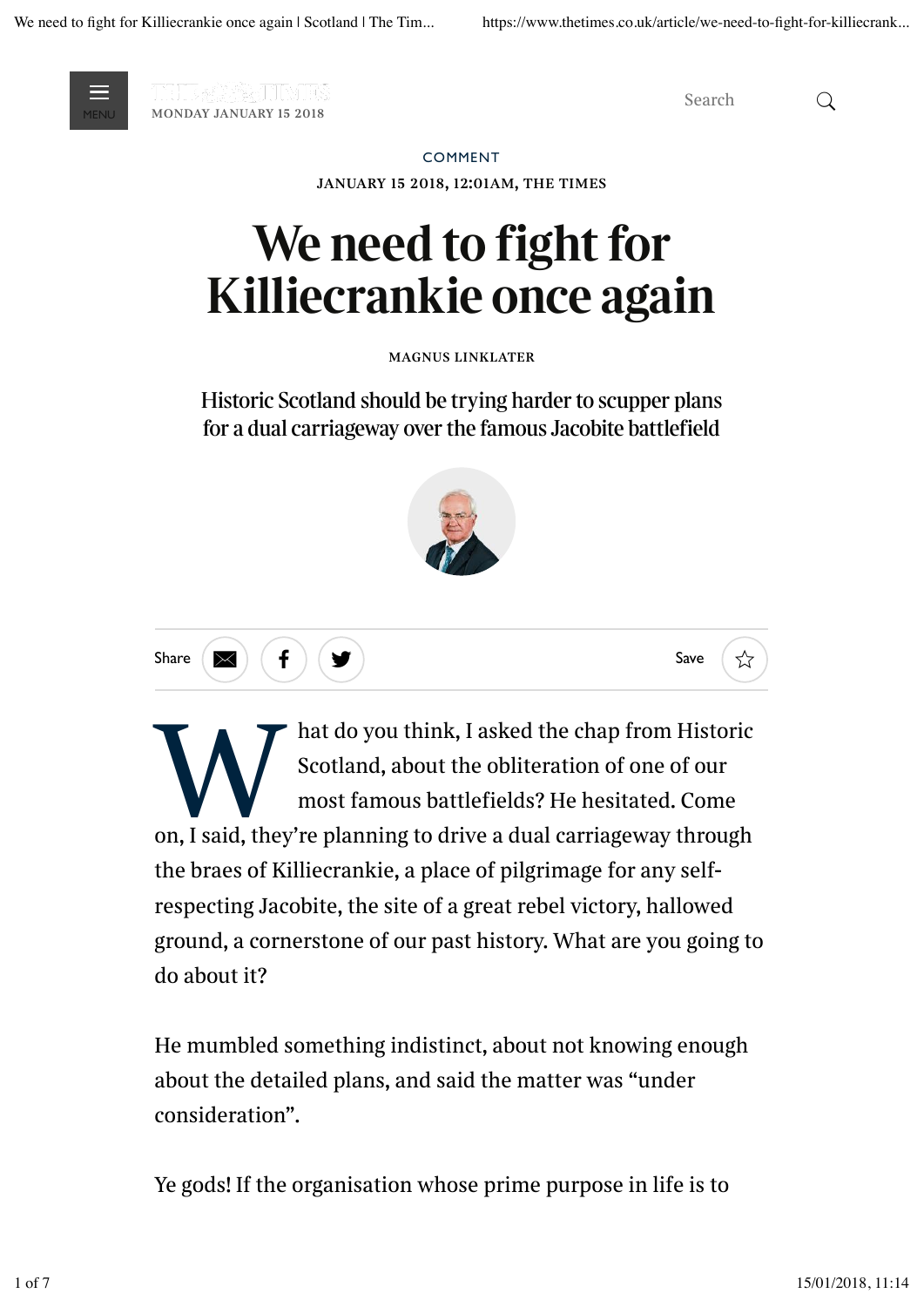

*protect the nation's heritage has nothing to say about its potential destruction, what on earth is its use? Then I looked*  $\alpha$  monday january 15 2018

*more closely at the impenetrable explanation from Transport Scotland, who intend to cover the key fighting area of Killiecrankie with tarmac, and place massive lay-bys over the place where Bonnie Dundee's charging Highlanders put the government's cavalry to flight. They had, it seemed, "consulted" Historic Environment Scotland (HES, as it is now known) before drawing up the plans. So the details were indeed known, and Transport Scotland had been given the nod by the very body which should be opposing them.*

*I wondered what the estimable Jane Ryder, who chairs HES, and knows more about public bodies than most people in Scotland, might think about all this? I looked at her statement in the annual report. "We are responsible for the stewardship of sites and artefacts which reflect the millennia of Scottish history: as such we are accountable to both present and future generations," it said. So, Jane, is Killiecrankie part of the "millennia of Scottish history" or is it not?*

*Time was when Historic Scotland was a force to be reckoned with: it vetoed Disney-style castles, forbade the use of modern stonework, preferred ruins to reconstruction. Then, in 2014, it was dissolved, and reconstituted, with environment (dread word) as part of its remit. It had long since swallowed up the brilliant Royal Commission on Historic and Ancient Monuments, which really knew its stuff and has been documenting Scotland's past since 1908.*

*Now, if its mission statement is to be believed, it is more concerned with those mantras of official jargon — "a responsibility to demonstrate our accountability, transparency*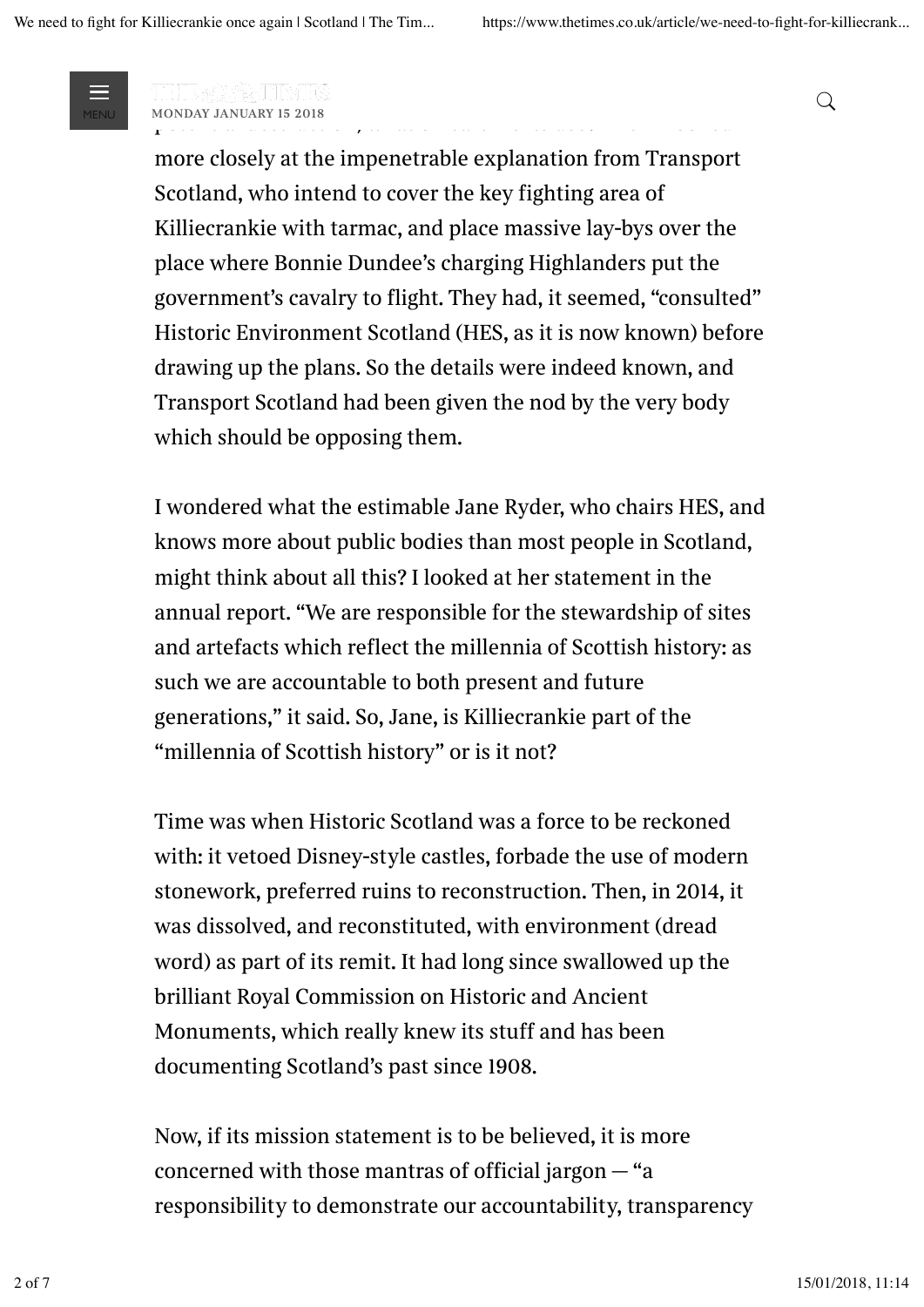

*and environmental sustainability as well as promoting diversity*  $\alpha$  monday january 15 2018

*There is a larger issue here. Scotland's non-departmental public bodies (NDPBs) should be independently minded but many seem incapable of challenging government policy, or speaking out in defence of their areas of concern. In the course of walking the battle site last weekend, we encountered a somewhat bedraggled group from another NDPB — the Cairngorm National Park Authority, within whose territory Killiecrankie lies. Surely they must be against the desecration of the site? They shook their collective head. They were more concerned with "landscape" than history, they said, and moved doggedly on.*

*and equalities" — than simply standing up for history.*

*There are 38 executive NDPBs in Scotland, which collectively cost the taxpayer close on £3 billion a year. They fulfil important roles, and no one, of course, would expect them to be a permanently carping lot. Why would Skills Development Scotland (£183.5 million) or Highlands and Islands Airports (£35.4 million) or the Care Inspectorate (£21.7 million) be voices of radical protest? We might, however, expect a bit more from Architecture and Design Scotland (£1.68 million) about the appalling design of so many of our housing developments; or the Scottish Funding Council (£1.6 billion) about government interference in the running of universities; or sportscotland (£34.2 million) about the way so many playing areas are being built over — potential football fields buried under concrete.*

*It is a fine irony that the one body among the 38 which truly does make its views known, and is a thorn in the flesh of both national and local government, is self-funding. Audit Scotland, otherwise known as the Accounts Commission, charges local*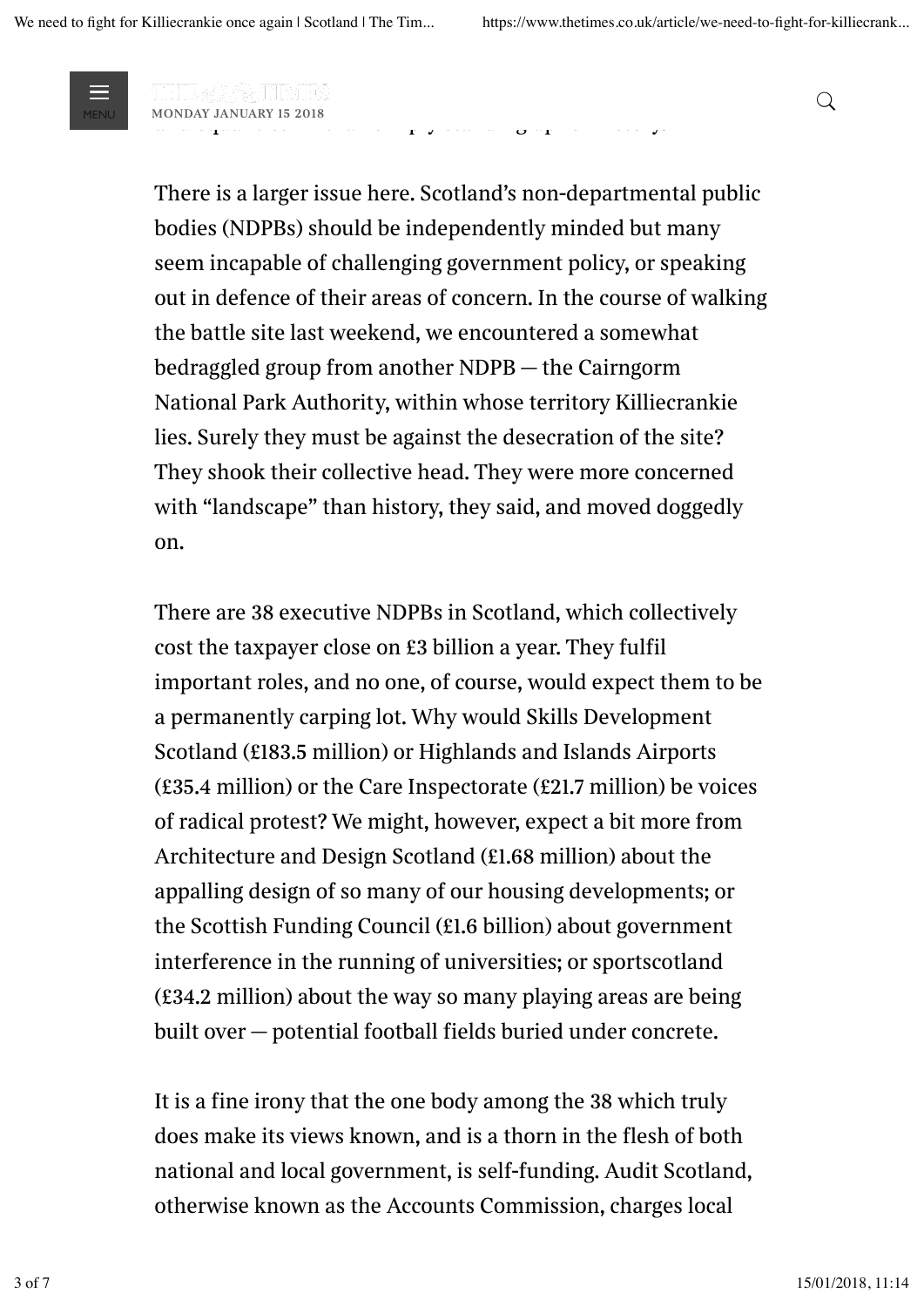

*councils for the work it does in assessing how well or badly they perform, and gets nothing from central government. It is* MENU *monday january 15 2018* %

*unequivocal about its role: "We operate impartially and independently of councils and the Scottish government, and we meet and report in public," proclaims its mission statement. Not a bad pronouncement from an organisation which really does hold officials to account.* 

*Where then does the erosion of the independent public voice stem from? It can, perhaps, be traced back to the early days of devolution, and the steady decline in the influence of the Scottish civil service. In the 1980s and 1990s, top civil servants like William Kerr Fraser, Sir Russell Hillhouse or Sir Alastair Muir Russell were widely recognised figures, whose views could be forthright and were often aired in public. Gradually, as successive Scottish administrations, both Labour and SNP, tightened their hold on the civil service, regarding it as an arm of government rather than a body offering objective advice, these top names were submerged. Who has heard of Sir Peter Housden, permanent secretary under Alex Salmond and Nicola Sturgeon, or his successor, Leslie Evans? Neither is known to the public, or dares speak out on anything other than the blandest aspects of civil service duties. Hardly surprising, then, that organisations further down the chain, which were once led by forthright Scots who spoke their mind and cared little about what governments thought, should now be cowering behind a succession of rules and regulations, unwilling to risk their budgets, even on matters of basic principle; it is a sad reflection of public life in Scotland today.*

*Meanwhile, there's a historic site to be saved. It would be a national disgrace if the blood-soaked battleground of Killicrankie, where the Jacobite rebellion began and so nearly*